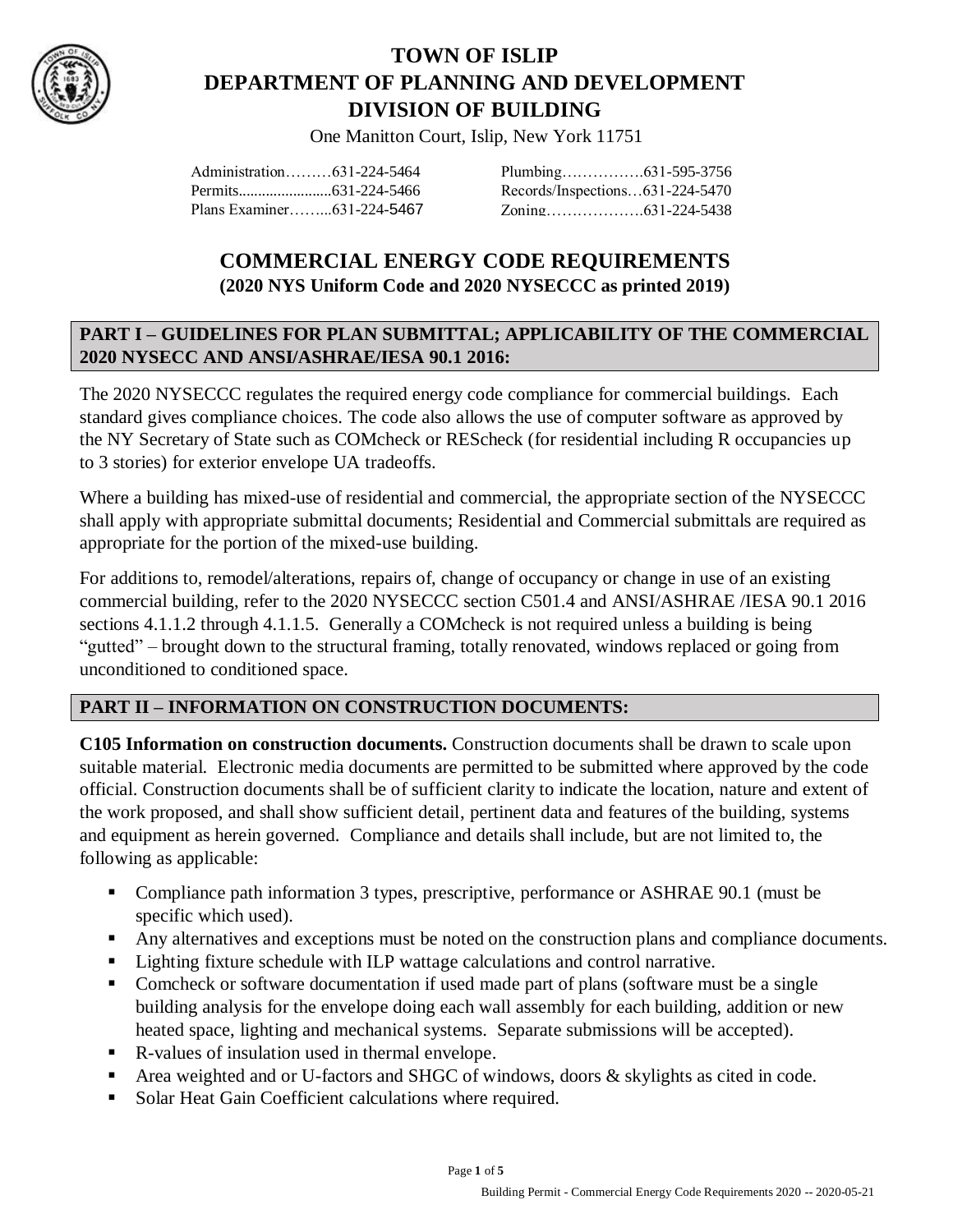- HVAC heating and cooling load calculations & design criteria for system sizing including required efficiency and calculations for ventilation and outside air; duct construction and sealing and insulation R-values and location.
- **Mechanical and water heating equipment, type, size**  $\&$  **efficiencies, including fans, piping** insulation and R-values and location.
- **Economizers, demand control ventilation, energy recovery, VAV, dedicated outdoor air and hydronic systems information and required controls.**
- HVAC equipment and system controls, including fan motor horsepower and controls.
- **Location of daylight zones and required lighting controls on floor plans.**
- Where applicable, mechanical systems that are required to comply for commissioning as outlined in the 2020 NYSECCC and ASHRAE A90.1 2016 shall include a narrative explaining the commissioning requirements, testing, etc. prepared by the design professional on the mechanical, electrical and plumbing plans.
- Air barrier sealing compliance including details of construction, sealing and testing.
- Service water heating equipment and system controls.
- Interior and exterior lighting plan, wattage & controls.
- Other information pertinent to energy consumption of this project.
- For 2020 NYSECCC and COMcheck, show required Additional Efficiency Package (chose 1 of 8 mandatory packages) and Air Barrier Options and same on plans. COMCHECK checklist shall be provided showing 100% completed.
- See 2020 NYSECCC Chapter 5 for application to **existing buildings** and additions.
- R2, R3 and R4 buildings up to Three (3) stories shall use Residential compliance.

**C101.5.2 Mandatory provisions.** The use of the software approach to demonstrate compliance does not excuse compliance with any mandatory provision of the 2020 NYSECCC Commercial Provisions or ASHRAE 90.1-2016 as applicable. Commercial Provisions (as amended), compliance with all applicable mandatory provisions of the 2020 NYSECCC Commercial Provisions, will still be required. When using the software approach to demonstrate compliance with ASHRAE 90.1-2016, compliance with all applicable mandatory provisions of ASHRAE 90.1-2016 will still be required. Show compliance on plans.

**C105.2.1 Building thermal envelope depiction.** The building's thermal envelope shall be represented on the construction drawings.

**C105.2.2 Written statement.** When plans or specifications bear the seal and signature of a registered design professional, such registered design professional shall also include a written statement "that to the best of his or her knowledge, belief and professional judgment, such plans or specifications are in compliance with the Energy Code".

# **PART III – ENERGY FORMS/REPORTS TO SUBMIT:**

### **A Building Permit Application Package shall include**:

**REQUIRED** – The energy compliance documentation provided to TOI at the time of plan submittal shall **include on your code analysis sheet(s)** the Method of Energy Compliance being used.

#### **C401.2Application.**

Commercial buildings shall comply with one of the following:

1. ASHRAE Compliance Path: The requirements of [ANSI/ASHRAE/IESNA 90.1,](https://codes.iccsafe.org/lookup/NYSECC2020P1_CE_Ch06_PromIES_RefStdANSI_ASHRAE_IESNA_90_1_2016) as amended by 19 NYCRR Part 1240.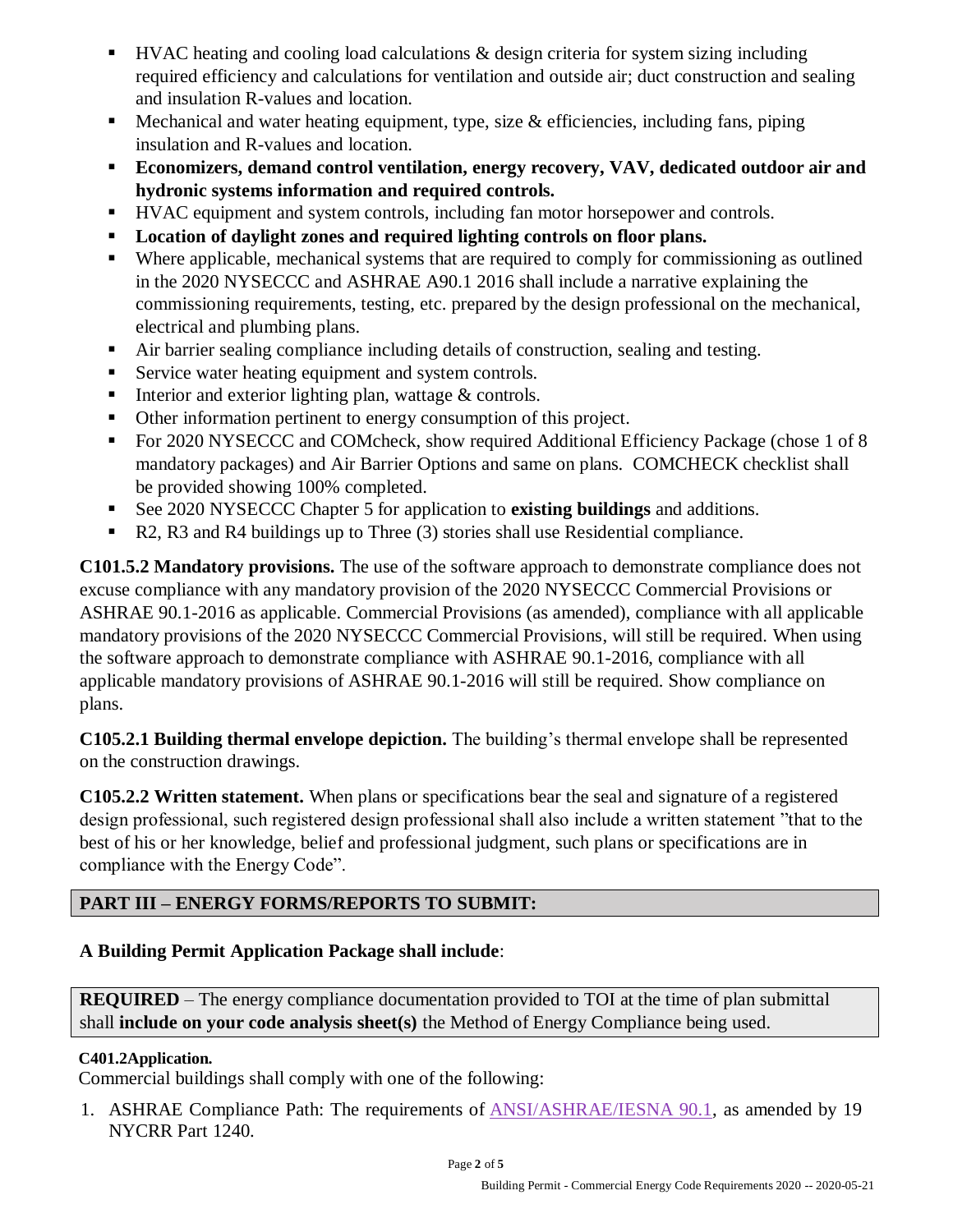- 2. Prescriptive Compliance Path: The requirements of [Sections C402](https://codes.iccsafe.org/lookup/NYSECC2020P1_CE_Ch04_SecC402) through [C405](https://codes.iccsafe.org/lookup/NYSECC2020P1_CE_Ch04_SecC405) and [C408.](https://codes.iccsafe.org/lookup/NYSECC2020P1_CE_Ch04_SecC408) In addition, commercial buildings shall comply with [Section C406](https://codes.iccsafe.org/lookup/NYSECC2020P1_CE_Ch04_SecC406) and tenant spaces shall comply with [Section C406.1.1.](https://codes.iccsafe.org/lookup/NYSECC2020P1_CE_Ch04_SecC406.1.1)
- 3. The requirements of [Sections -](https://codes.iccsafe.org/lookup/NYSECC2020P1_CE_Ch04_SecC402.5) [C402.5,](https://codes.iccsafe.org/lookup/NYSECC2020P1_CE_Ch04_SecC402.5) [C403.2,](https://codes.iccsafe.org/lookup/NYSECC2020P1_CE_Ch04_SecC403.2) [C403.3](https://codes.iccsafe.org/lookup/NYSECC2020P1_CE_Ch04_SecC403.3) through [C403.3.2,](https://codes.iccsafe.org/lookup/NYSECC2020P1_CE_Ch04_SecC403.3.2) [C403.4](https://codes.iccsafe.org/lookup/NYSECC2020P1_CE_Ch04_SecC403.4) through [C403.4.2.3,](https://codes.iccsafe.org/lookup/NYSECC2020P1_CE_Ch04_SecC403.4.2.3) [C403.5.5,](https://codes.iccsafe.org/lookup/NYSECC2020P1_CE_Ch04_SecC403.5.5) [C403.7,](https://codes.iccsafe.org/lookup/NYSECC2020P1_CE_Ch04_SecC403.7) [C403.8.1](https://codes.iccsafe.org/lookup/NYSECC2020P1_CE_Ch04_SecC403.8.1) through [C403.8.4,](https://codes.iccsafe.org/lookup/NYSECC2020P1_CE_Ch04_SecC403.8.4) [C403.10.1](https://codes.iccsafe.org/lookup/NYSECC2020P1_CE_Ch04_SecC403.10.1) through [C403.10.3,](https://codes.iccsafe.org/lookup/NYSECC2020P1_CE_Ch04_SecC403.10.3) [C403.11,](https://codes.iccsafe.org/lookup/NYSECC2020P1_CE_Ch04_SecC403.11) [C403.12,](https://codes.iccsafe.org/lookup/NYSECC2020P1_CE_Ch04_SecC403.12) [C404,](https://codes.iccsafe.org/lookup/NYSECC2020P1_CE_Ch04_SecC404) [C405,](https://codes.iccsafe.org/lookup/NYSECC2020P1_CE_Ch04_SecC405) [C407](https://codes.iccsafe.org/lookup/NYSECC2020P1_CE_Ch04_SecC407) a nd [C408.](https://codes.iccsafe.org/lookup/NYSECC2020P1_CE_Ch04_SecC408) The building energy cost shall be equal to or less than 85 percent of the *standard reference design building*.

**\*A commissioning plan shall be developed by a registered design professional and shall include the following:** Mechanical, service water heating systems (SWH), and electrical systems. This includes requirements for air balancing, list of mechanical, electrical and plumbing systems to be included in commissioning and functional testing of controls (mechanical, electrical and plumbing) to be included.

- 1. A narrative description of the activities that will be accomplished during each phase of commissioning, including the personnel intended to accomplish each of the activities.
- 2. A listing of the specific equipment, appliances or systems to be tested and a description of the tests to be performed.
- 3. Functions to be tested including, but not limited to, calibrations and economizer controls.
- 4. Conditions under which the test will be performed. Testing shall affirm winter and summer design conditions and full outside air conditions.
- 5. Measurable criteria for performance.

\*Two copies of the commissioning plan shall be provided with the construction drawings.

*REQUIRED – All energy compliance documentation must be signed, sealed, stamped and dated by the appropriate design professional.* 

#### **PART IV – RESPONSIBILITES FOR ENERGY REVIEW/INSPECTION AND SPECIFIC SUBMITTAL REQUIREMENTS:**  I

The project Architect or Registered Design Professional in responsible charge will perform reviews/quality checks for the building design relating to energy compliance. The Architect will submit a required statement (or multiple statements from the designers, architect and engineers) that the item(s) under their responsibility were reviewed for energy compliance. Some individual energy related items ask for a number (percent/value) or a narrative be provided with the plans. Narratives must be submitted as a document in the submittal package referencing the appropriate drawing. Ī

### **PART V – LIST OF MANDATORY REQUIREMENTS OF THE 2020 NYSECCC OR ASHRAE 90.1-2016:**

If ASHRAE 90.1-2016 is chosen, there is a **Prescriptive Path (Sections 5 through 10) and an Energy Cost Budget Method (Section 11).** Designers must choose one or another;

**Mandatory provisions of the Energy Cost Budget Method (Section 11)** are:

- A. **Section 5.4 Thermal Envelope Mandatory Provisions:** Insulation, Fenestration, and Air Leakage.
- B. **Section 6.4 HVAC Mandatory Provisions:** Minimum Efficiencies, Equipment Sizing, HVAC Controls, HVAC construction and insulation, Walk-in Coolers and Freezers.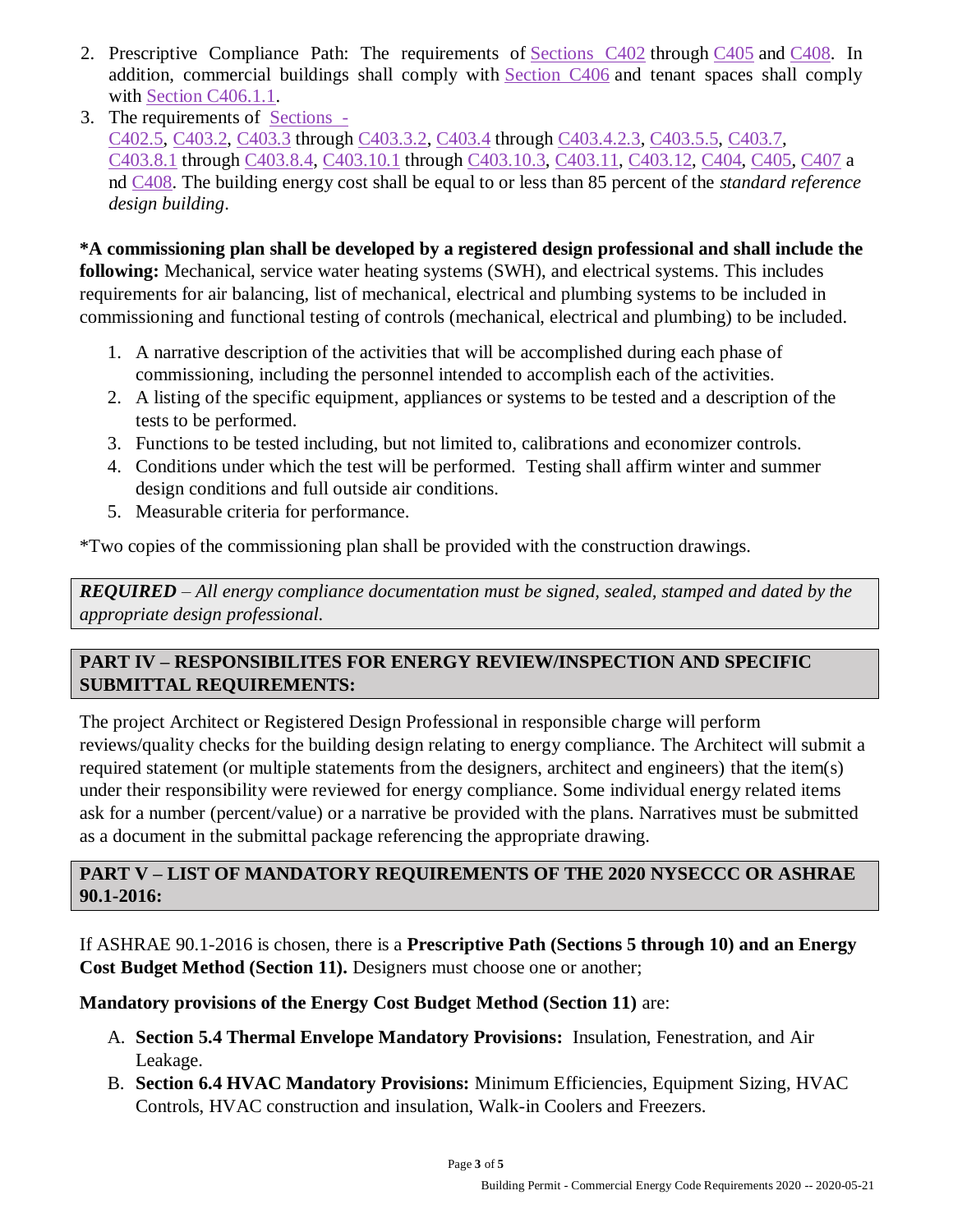- C. **Section 7.4 Service Water Heating Equipment:** Load Calculations, Equipment Efficiencies, Insulation, and Controls.
- D. **Section 8.4 Electrical Mandatory Provisions:** Maximum voltage drop, Receptacle Control, Energy Monitoring; Low Voltage Dry Type Distribution Transformers.
- E. **Section 9.4 Lighting Mandatory Provisions:** Lighting Controls (Interior and Exterior), Functional Testing.
- F. **Section 10.4 Other Mandatory Provisions:** Electric Motors, Service Water Pressure Booster Systems, Elevators, Escalators and Moving Walkways, Whole Building Energy Monitoring.
- G. **Energy Cost Budget:** Less than or equal to the Design Energy Cost (Software for Energy Cost Budget – DOE-2, BLAST, and other software that complies with Section 11.4.1.1).

## **Mandatory Provisions of the ASHRAE 90.1-2016 Prescriptive Path are:**

- A. **Section 5 Building Envelope;** Sections 5.1, 5.2, 5.4, 5.7, 5.8, 5.9 and either Section 5.5 OR Section 5.6.
- B. **Section 6 HVAC;** Sections 6.2, 6.7, 6.8 and either Section 6.3 OR Section 6.4 and 6.5 or 6.4 and 6.6.
- C. **Section 7 Service Water Heating;** Sections 7.1, 7.2, 7.4, 7.5, 7.7, 7.8.
- D. **Section 8 Electrical Power;** Sections 8.1, 8.4, 8.7.
- E. **Section 9 Lighting;** Sections 9.1, 9.4, 9.7, and either Section 9.5 OR Section 9.6.

### **If the 2020 NYSECCC is Chosen,** there is a **Prescriptive Path (Sections C402 through C406) and a Total Building Performance Path (Section C407).** Designers must choose one or another.

## **Mandatory provisions of the Total Building Performance Path (Section C407) are:**

- A. Section C402.5 Air Leakage.
- B. Section 403.2 HVAC; Minimum Efficiencies, Equipment Sizing, HVAC Controls, Energy Recovery Ventilators, HVAC construction and insulation, Fan Horsepower and Efficiencies, Walk-in Coolers and Freezers.
- C. Sections C403.3 through C403.3.2, C403.4 through C403.4.2.3, C403.5.5, C403.7, C403.8.1 through C403.8.4 and C403.10.1 through C403.10.3, C403.11 and C403.12.
- D. Section C404 Service Water Heating.
- E. Section C405 Electrical Power and Lighting.
- F. Section C407 Total Building Performance; Building Energy Costs shall be equal to or less than 85% of the standard reference building design.
- G. Section C408 System Commissioning.

# **Mandatory Provisions of the 2020 NYSECCC Prescriptive Path are:**

- A. All of Sections C402 through C405; Building Envelope, HVAC, Service Water Heating, Power and Lighting.
- B. Commercial Buildings must comply with C406 Additional Efficiency Package (Chose one of 8 options MANDATORY).
- C. Tenant Spaces must comply with C406.1.1 (either one of the following).
- D. Where the shell building is not in compliance, tenant spaces must comply with one of the following additional energy efficiency packages:
	- a. C406.2; or C406.3; or C406.4; or C406.6; or C406.7.
	- b. Where the shell building is in compliance, comply with C406.5 On-Site Renewable Energy.

# **PART VI - COMMISSIONING REQUIREMENTS:**